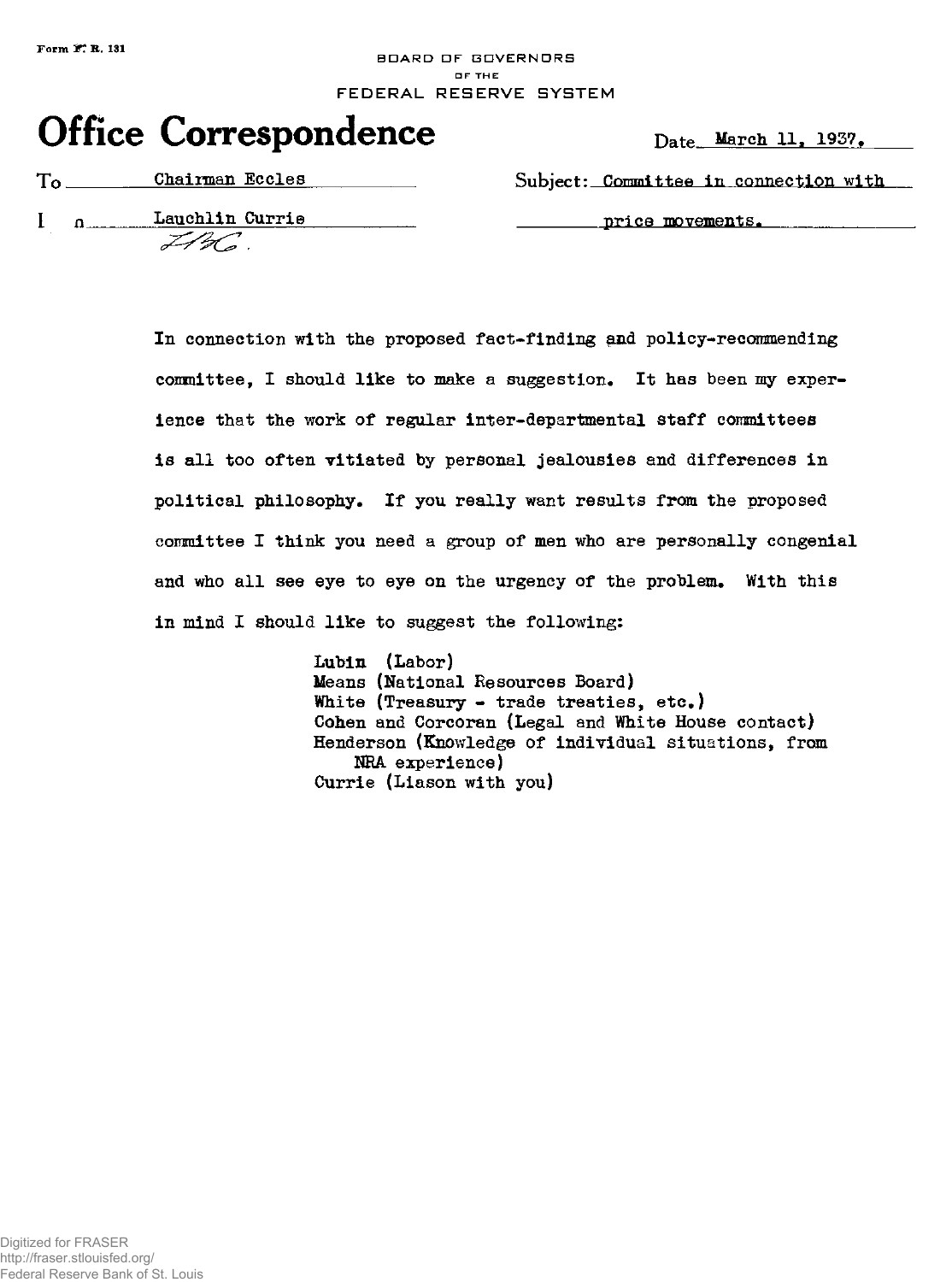March 10, 1937•

THE RISE OF PRICES AND THE PROBLEM OF MAINTAINING AN ORDERLY REVIVAL

- 1. Extent of price rise from October to February. B.L.S. industrial price index 80.1 to 84.2 or 5%. Building materials  $87.3 - 92.9$  or  $6.4\%$ . Finished steel  $2.20 - 2.56$  cents per lb. to date, or 16.4%. Non-ferrous metals 71.7 - 89.3 or 24.5*fo.*  2. What this means in terras of: (a) orderly business revival (speculative inventory buying, duplication of orders, etc.) (b) profits (stock market and overexpansion). (c) cost of living (agriculture, unorganized workers). (d) future slump. 3. What should be done about it: (a) shouldn't use restrictive monetary or fiscal policy now (9,000,000 unemployed). (b) put industry on notice that excessive price advances will not be tolerated. U. S. Steel earnings last quarter  $1935 -$  \$6.4 m.<br>3rd =  $\frac{1936}{1936} - 13.7$  m  $3rd$   $\frac{1936-13.7 \text{ m}}{1936-21.7 \text{ m}}$  $last$   $m$   $1936 - 21.7 m$ . Price rise Jan. 1st- 6%. Last price rise  $-12\%$ , while increase in cost due to per unit wage advance was 4%. Increased wage bill for industry- \$125. million. Increased gross income for Industry- \$458. million. (Lubin\*s preliminary estimate). 1. Appoint secret (?) committee to investigate possibilities of restraining excessive price advances thru: a. anti-trust proceedings b. tariff reductions c. Congressional investigations d. limitation of copper and steel exports for armament purposes. (c) Avoid labor shortages and excessive wage advances. 1. Avoid drastic and rigid shorter hours legislation. 2. Provide technical training in skilled building trades. (800,000 housing units per year for five years required. 270,000 in 1936). Plasterers in N.Y. \$2.00 per hr., 6 hr. day, \$4.00 per hr. overtime; \$20.00 - 8 hr. day.
	- 3. Taper off Federal building program and exert pressure on other public bodies to do the same.